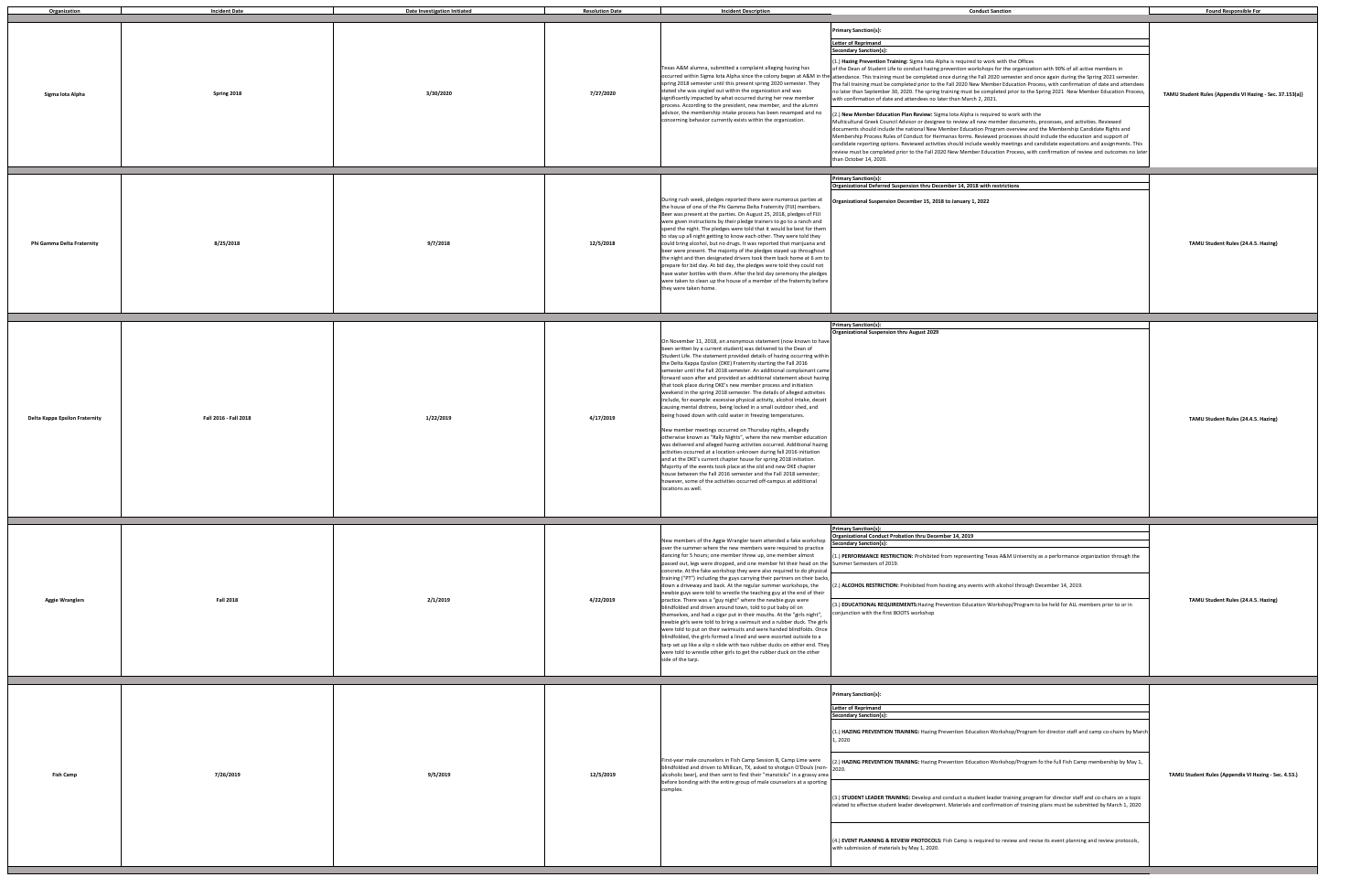| Beta Upsilon Chi (BYX)          | <b>Fall 2019</b>      | 10/25/2019 | 12/11/2019 | Beta Upsilon Chi (BYX) implemented a "Designated Pledge" program i<br>the BYX new member education<br>period. The list of roles/duties assigned under this program outlined a<br>variety of tasks, including a Jorts<br>Pledge, a Fruit Pledge, TikTok Pledges, a Weather Pledge, a Puppy<br>Pledge, and a Beard Pledge.                                                                                                                                                                                                                                                                                                                                                                                                                                                                                                                                         | Primary Sanction{s}:<br><b>Letter of Reprimand</b><br>Secondary Sanction{s}:<br>1.) HAZING PREVENTION TRAINING: : Hazing Prevention Training for officers and members by March 6, 2020<br>(2.) NEW MEMBER EDUCATION TRAINING: Beta Upsilon Chi officers are required to schedule and attend at least two meetings with a<br>staff member from the Student Organization Development and Administration office. The development of documented Chapter<br>Guidelines for new member education processes to guide the organization moving forward, to be submitted by April 28, 2020.                                                                                                                                                                                                                                                                                                                                                                                                                                                    | TAMU Student Rules {Appendix VI Hazing - Sec. 4.53.)    |
|---------------------------------|-----------------------|------------|------------|------------------------------------------------------------------------------------------------------------------------------------------------------------------------------------------------------------------------------------------------------------------------------------------------------------------------------------------------------------------------------------------------------------------------------------------------------------------------------------------------------------------------------------------------------------------------------------------------------------------------------------------------------------------------------------------------------------------------------------------------------------------------------------------------------------------------------------------------------------------|--------------------------------------------------------------------------------------------------------------------------------------------------------------------------------------------------------------------------------------------------------------------------------------------------------------------------------------------------------------------------------------------------------------------------------------------------------------------------------------------------------------------------------------------------------------------------------------------------------------------------------------------------------------------------------------------------------------------------------------------------------------------------------------------------------------------------------------------------------------------------------------------------------------------------------------------------------------------------------------------------------------------------------------|---------------------------------------------------------|
| Lambda Delta Psi Sorority, Inc. | <b>Fall 2019</b>      | 11/11/2019 | 2/27/2020  | Lambda Delta Psi members and officers required new members to<br>perform extended physical training<br>activities such as binder holds, planks, push ups, and squats during<br>new member meetings and as a<br>such as organization and<br>member history memorization and new member class projects also<br>resulted in new members having to<br>study and work extended hours which negatively impacted their<br>mental and physical health.                                                                                                                                                                                                                                                                                                                                                                                                                   | Primary Sanction{s}:<br>Organizational Suspension through Fall 2020<br>Organizational Conduct Probation through two consecutive semesters upon re-recognition<br><b>Secondary Sanction{s}:</b><br>punishment for new member infractions. Additional required activities (1.) HAZING PREVENTION TRAINING: Hazing Prevention Training for officers and members for two semesters upon the organization's<br>e-recognition.<br>2.) NEW MEMBER POLICY GUIDELINES: Lambda Delta Psi must develop organization documents and guidelines within 90 days of the<br>organization's re-recognition and must be approved by their FAculty Advisor and MGC Advisor.<br>(3.) FACULTY ADVISOR CONSULTATION & REVIEW: Lambda Delta Psi's Chief Student Leader and New Member Educator must meet<br>with their Faculty Advisor at least twice a semester for 2 consecutive semesters upon the organization's re-recognition.                                                                                                                         | TAMU Student Rules {Appendix VI Hazing - Sec. 37.153(a) |
| Sigma Phi Omega Sorority        | <b>Fall 2019</b>      | 11/21/2019 | 3/5/2020   | Sigma Phi Omega members and officers required new members to<br>perform physical activities such as<br>runs, planks, and squats, subjected new members to mental and/or<br>emotional stress by verbally<br>berating them and subjecting them to embarrassing and/or stressful<br>situations including dances and<br>activities while<br>blindfolded or dressed in undergarments over their clothes with paint<br>on their bodies and hair, and<br>required new members to consume food that adversely affected their<br>physical health. Additional<br>required activities such as organization and member history<br>memorization, a scavenger hunt, and new<br>member meetings and activities during Initiation Week also resulted in<br>new members having to study<br>and work extended hours which negatively impacted their mental and<br>physical health. | Primary Sanction{s}:<br><b>Letter of Reprimand</b><br>Secondary Sanction{s}:<br>(1.) HAZING PREVENTION TRAINING: Hazing Prevention Training for all active members by April 28, 2020 and December 2, 2020.<br>(2.) NEW MEMBER EDUCATION PLAN REVIEW: Sigma Phi Omega is required to work with the Multicultural Greek Council Advisor to<br>review all new member documents, processes, and activities by April 28, 2020.                                                                                                                                                                                                                                                                                                                                                                                                                                                                                                                                                                                                            | TAMU Student Rules {Appendix VI Hazing - Sec. 37.153(a) |
| Phi Delta Theta Fraternity      | <b>Fall 2020</b>      | 10/9/2020  | 3/25/2021  | Phi Delta Theta members and officers required new members to<br>perform menial labor and physical<br>training activities known as "Fun Times" as punishment for new<br>member infractions. In addition, the<br>organization implemented a required driving system in which new<br>members' numbers were provided to<br>organizaiton members, friends, and strangers to provide free rides for<br>individuals, often taking students<br>to organization parties.                                                                                                                                                                                                                                                                                                                                                                                                  | rimary Sanction{s}:<br>Organizational Conduct Probation through Fall 2021<br>Organizational Social Probation through Fall 2021<br><b>Secondary Sanction{s}</b><br>L.) HAZING PREVENTION TRAINING: Hazing Prevention Training for officers and members during the Spring 2021 semester and Fall<br>2021 semeste<br>(2.) RISK MANAGEMENT TRAINING: A risk management and event planning workshop for officers and members during the Spring<br>2022 semester.<br>(2.) OFSL CONSULTATION & ORGANIZATIONAL POLICY DEVELOPMENT: Phi Delta Theta officers must meet with an OFSL staff<br>member once before the end of the Spring 2021 semester then create and submit new organization policies on new member<br>education procedures and events with alcohol by the start of the Fall 2021 semester.                                                                                                                                                                                                                                    | TAMU Student Rules {Appendix VI Hazing - Sec. 37.153(a) |
| Rho Delta Chi Sorority, Inc.    | Fall 2018 - Fall 2019 | 3/22/2021  | 5/12/2021  | Rho Delta Chi members and officers requed new members to<br>participate in many potentially mentally or<br>physically harmful and/or endangering activities throughout the pledge<br>periods of the Fall 2018, Spring<br>2019, and Fall 2019 semesters. These activities include: sleep<br>deprivation, calisthenics or other similar<br>activity that subjects the student to an unreasonable risk of harm or<br>that adversely affects the mental or<br>physical health or safety of the student, and consumption of food,<br>liquid, or other substances that<br>subjects the student to an unreasonable risk of harm or that adversely<br>affects the mental or physical<br>health or safety of a student.                                                                                                                                                   | <b>Primary Sanction{s}</b><br><b>Organizational Conduct Probation through Spring 2023</b><br>Secondary Sanction{s}:<br>(1.) RECRUITMENT RESTRICTION: Rho Delta Chi may not host or engage in any recrutiment activities during the Fall 2021 semester.<br>(2.) HAZING PREVENTION TRAINING: Hazing Prevention Training for officers and members during the Spring 2021 semester and Fall<br>2021 semester and the Spring 2022 semester.<br>(3.) OFSL CONSULTATION: Rho Delta Chi leadership must attend monthly meetings with OFSL staff beginning in May 2021 through<br>May 2022, to be followed by a meeting with OFSL staff once during the Fall 2022 semester and the Spring 2023 semester.<br>(4.) ORGANIZATIONAL POLICY DEVELOPMENT: Rho Delta Chi leadership will create new organization policies on new member<br>education procedures by November 30, 2021.<br>(5.) ADVISORY SUPPORT: Rho Delta Chi must work with OFSL to identify and secure additional adviisory support before the start of<br>the Fall 2021 semester. | TAMU Student Rules {Appendix VI Hazing - Sec. 37.153(a) |
| Alpha Zeta Chi                  | 3/26/2021             | 4/5/2021   | 7/9/2021   | Alpha Zeta Chi members and alumni coordinated a traditional campus<br>"pond hopping" activity for their<br>new member littles during which the new members were driven from<br>their homes to campus in the<br>back of a pickup truck with black pillowcases over their heads,<br>subjecting them to potentially mentally or<br>physically harmful and/or endangering activities.                                                                                                                                                                                                                                                                                                                                                                                                                                                                                | Primary Sanction{s}:<br>Organizational Social Probation through October 1, 2021<br>Organizational Conduct Probation for two full calendar years upon re-recognition<br>Secondary Sanction{s}:<br>1.) HAZING PREVENTION TRAINING: Hazing Prevention Training for officers and members by October 1, 2021.<br>(2.) ORGANIZATIONAL POLICY DEVELOPMENT: Alpha Zeta Chi must create a written hazing prevention policy which must be<br>approved by October 1, 2021.<br>(3.) ALCOHOL EDUCATION TRAINING: Alpha Zeta Chi must wotk with the Health Promotion Office to conduct alcohol education<br>training for officers and members by October 1, 2021.<br>(4.) ORGANIZATIONAL POLICY DEVELOPMENT: Alpha Zeta Chi must create a written judicial board policy to establish an internal<br>accountability process which must be approved by December 1, 2021.                                                                                                                                                                             | TAMU Student Rules {Appendix VI Hazing - Sec. 37.153(a) |
| Sigma Alpha Epsilon             | Spring 2021           | 6/16/2021  | 10/12/2021 | Two students reported hazing occurred in Sigma Alpha Epsilon (SAE)<br>during the spring 2021 semester. Providing actives rides, forced<br>exercises, providing dip and cigarettes to active members, and<br>consumption of alcohol were some of the activities listed. In addition<br>to that, on March 29, 2021 at the SAE house, they were forced to do<br>exercises, physically assaulted, and a chemical was poured on their<br>to SAE. SAE newly initiated and active members stated no hazing has<br>occurred or did occur in SAE this past spring semester. Most of the<br>people interviewed acknowledged what happened to them, but did                                                                                                                                                                                                                 | Primary Sanction{s}:<br>Organizational Suspension through October 1, 2023<br>Organizational Conduct Probation for two full calendar years upon re-recognition<br>iecondary Sanction{s}:<br>(1.) Consultation with Office of Fraternity and Sorority Life: To review and approve Sigma Alpha Epsilon's anti-hazing educational<br>plan, new member education plan, member accountability process, social event approval process, recruitment plan, and crisis<br>bodies that caused third degree burns by members or people affiliated management process within a month of re-recognition by the university.<br>(2.) Anti-Hazing Education: For 2 semesters with 90% of members present and participating<br>(3.) Alcohol Education: For 2 semesters with 90% of members present and participating.                                                                                                                                                                                                                                  | TAMU Student Rules {Appendix VI Hazing - Sec. 37.153(a) |

| officers and members by March 6, 2020                                                                                                                                                                                                                                                                                                                                                                                                                                                                       | TAMU Student Rules {Appendix VI Hazing - Sec. 4.53.)     |
|-------------------------------------------------------------------------------------------------------------------------------------------------------------------------------------------------------------------------------------------------------------------------------------------------------------------------------------------------------------------------------------------------------------------------------------------------------------------------------------------------------------|----------------------------------------------------------|
| e required to schedule and attend at least two meetings with a<br>stration office. The development of documented Chapter<br>tion moving forward, to be submitted by April 28, 2020.                                                                                                                                                                                                                                                                                                                         |                                                          |
|                                                                                                                                                                                                                                                                                                                                                                                                                                                                                                             |                                                          |
| s upon re-recognition                                                                                                                                                                                                                                                                                                                                                                                                                                                                                       |                                                          |
| ficers and members for two semesters upon the organization's                                                                                                                                                                                                                                                                                                                                                                                                                                                | TAMU Student Rules {Appendix VI Hazing - Sec. 37.153(a)} |
| p organization documents and guidelines within 90 days of the<br>dvisor and MGC Advisor.                                                                                                                                                                                                                                                                                                                                                                                                                    |                                                          |
| Chief Student Leader and New Member Educator must meet<br>emesters upon the organization's re-recognition.                                                                                                                                                                                                                                                                                                                                                                                                  |                                                          |
|                                                                                                                                                                                                                                                                                                                                                                                                                                                                                                             |                                                          |
| active members by April 28, 2020 and December 2, 2020.                                                                                                                                                                                                                                                                                                                                                                                                                                                      |                                                          |
| uired to work with the Multicultural Greek Council Advisor to<br>8, 2020.                                                                                                                                                                                                                                                                                                                                                                                                                                   | TAMU Student Rules {Appendix VI Hazing - Sec. 37.153(a)} |
|                                                                                                                                                                                                                                                                                                                                                                                                                                                                                                             |                                                          |
|                                                                                                                                                                                                                                                                                                                                                                                                                                                                                                             |                                                          |
|                                                                                                                                                                                                                                                                                                                                                                                                                                                                                                             |                                                          |
| ficers and members during the Spring 2021 semester and Fall<br>ining workshop for officers and members during the Spring                                                                                                                                                                                                                                                                                                                                                                                    | TAMU Student Rules {Appendix VI Hazing - Sec. 37.153(a)} |
|                                                                                                                                                                                                                                                                                                                                                                                                                                                                                                             |                                                          |
|                                                                                                                                                                                                                                                                                                                                                                                                                                                                                                             |                                                          |
|                                                                                                                                                                                                                                                                                                                                                                                                                                                                                                             |                                                          |
|                                                                                                                                                                                                                                                                                                                                                                                                                                                                                                             |                                                          |
|                                                                                                                                                                                                                                                                                                                                                                                                                                                                                                             |                                                          |
|                                                                                                                                                                                                                                                                                                                                                                                                                                                                                                             | TAMU Student Rules {Appendix VI Hazing - Sec. 37.153(a)} |
|                                                                                                                                                                                                                                                                                                                                                                                                                                                                                                             |                                                          |
|                                                                                                                                                                                                                                                                                                                                                                                                                                                                                                             |                                                          |
| : Phi Delta Theta officers must meet with an OFSL staff<br>and submit new organization policies on new member<br>021 semester.<br>e in any recrutiment activities during the Fall 2021 semester.<br>ficers and members during the Spring 2021 semester and Fall<br>hly meetings with OFSL staff beginning in May 2021 through<br>Fall 2022 semester and the Spring 2023 semester.<br>p will create new organization policies on new member<br>y and secure additional adviisory support before the start of |                                                          |
| -recognition                                                                                                                                                                                                                                                                                                                                                                                                                                                                                                |                                                          |
| ficers and members by October 1, 2021.                                                                                                                                                                                                                                                                                                                                                                                                                                                                      |                                                          |
| eate a written hazing prevention policy which must be                                                                                                                                                                                                                                                                                                                                                                                                                                                       | TAMU Student Rules {Appendix VI Hazing - Sec. 37.153(a)} |
| he Health Promotion Office to conduct alcohol education                                                                                                                                                                                                                                                                                                                                                                                                                                                     |                                                          |
|                                                                                                                                                                                                                                                                                                                                                                                                                                                                                                             |                                                          |
|                                                                                                                                                                                                                                                                                                                                                                                                                                                                                                             |                                                          |
| eate a written judicial board policy to establish an internal<br>-recognition                                                                                                                                                                                                                                                                                                                                                                                                                               |                                                          |
| and approve Sigma Alpha Epsilon's anti-hazing educational<br>cial event approval process, recruitment plan, and crisis<br>y.                                                                                                                                                                                                                                                                                                                                                                                | TAMU Student Rules {Appendix VI Hazing - Sec. 37.153(a)} |